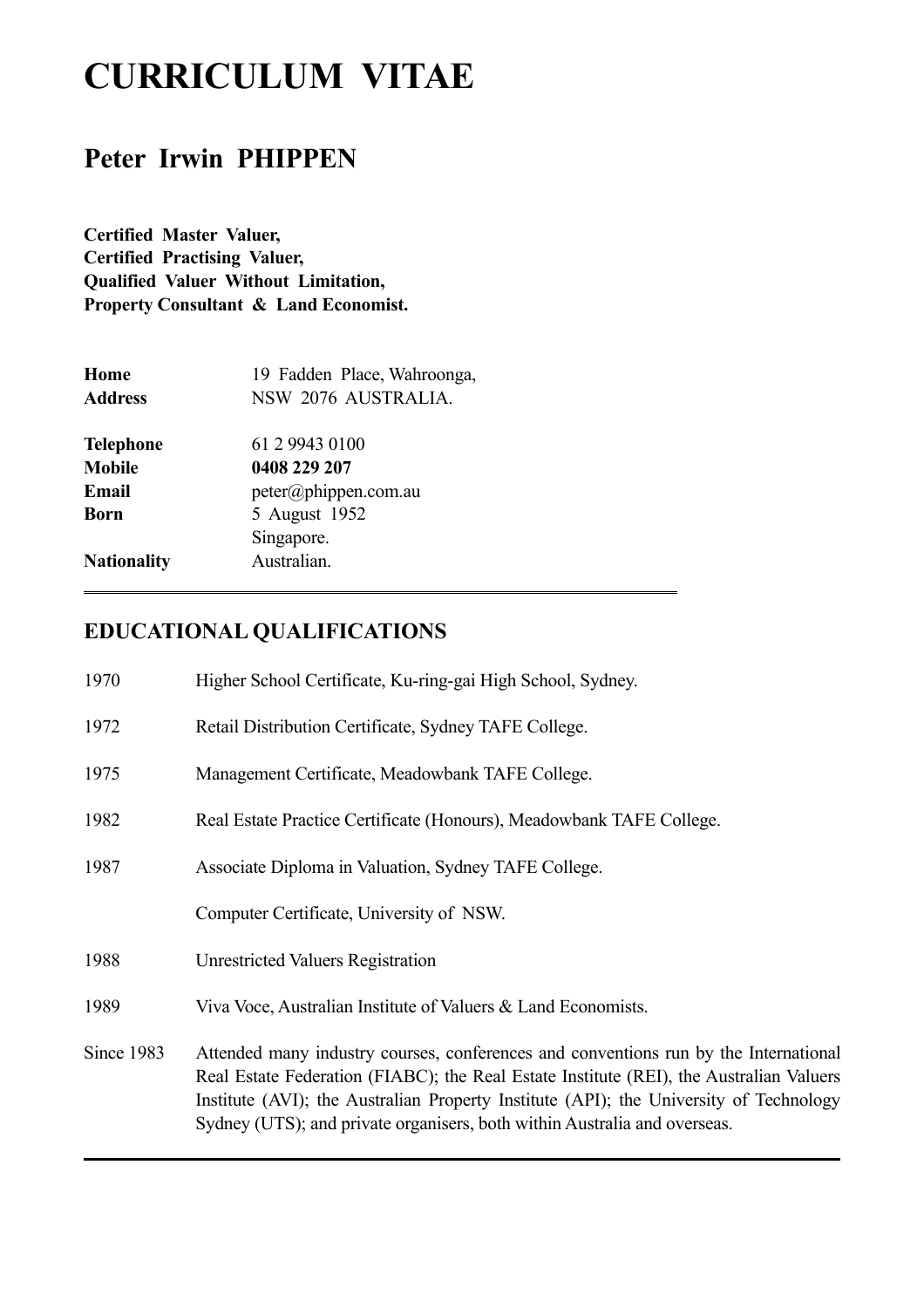#### **PROFESSIONAL CAREER SUMMARY**

- 1971-1976 Department store retail management, from management trainee, to manager, to head office training manager.
- 1977-1991 Full-time employment in the real estate industry with national and international companies. Positions held included real estate salesman, sales manager, general manager, licensee, proprietor, valuer, and managing director of a property group with four Sydney offices and a network of associate offices throughout all Australian States, Southeast Asia, Europe and North America.

1988-Present Full-time registered valuer without limitation in private practise.

#### **PROFESSIONAL ACHIEVEMENTS**

Papers on various aspects of real estate practise published in the Real Estate Journal (REI official publication), and in-house publications of major firms. Author of 3 operations and training manuals prepared for one of Australia's largest companies at the time, Elders Limited.

Papers on various aspects of valuation practise published in The Valuer and Land Economist (API publication), The South African Valuer (South African Institute of Valuers publication), The Valuers Newsletter (AVI publication) and various commercial publications.

Appointed by the President of the AIVLE to a panel of property experts to advise and assist NSW Government Departments and Authorities.

Lecturer on valuation practice to study groups of members of the API and AVI as part of the Valuers  $\&$ Property Consultants CPD (Continuing Professional Development) Program.

Part-time Lecturer in real estate and valuation with NSW TAFE Colleges at Seaforth (1996 - 1998), Hornsby (1997 - 2002) and Brookvale (2000 - 2001).

Property consultant to Channel 10 Television News (1994 - 1997) and Channel 7 Television (1997 - 1998), appearing regularly on television to discuss property related matters.

Member of the API from 1987, and Past Secretary (1996) and Chairman (1997 - 1998) of the API Hornsby-Ku-ring-gai Valuers Group.

Member of the Board of Directors of the Australian Valuers Institute from 2000 – 2015. Awarded Life Fellow 2015.

Valuations of virtually every type of property undertaken for every imaginable purpose, with individual values ranging from \$100 to over \$550,000,000, to a total value to date in excess of \$55 billion, and businesses/corporations to a value exceeding \$5 billion.

Neither Mr. Phippen nor his firm have ever had a claim made against them or their Professional Indemnity Insurers for loss, damages or professional negligence.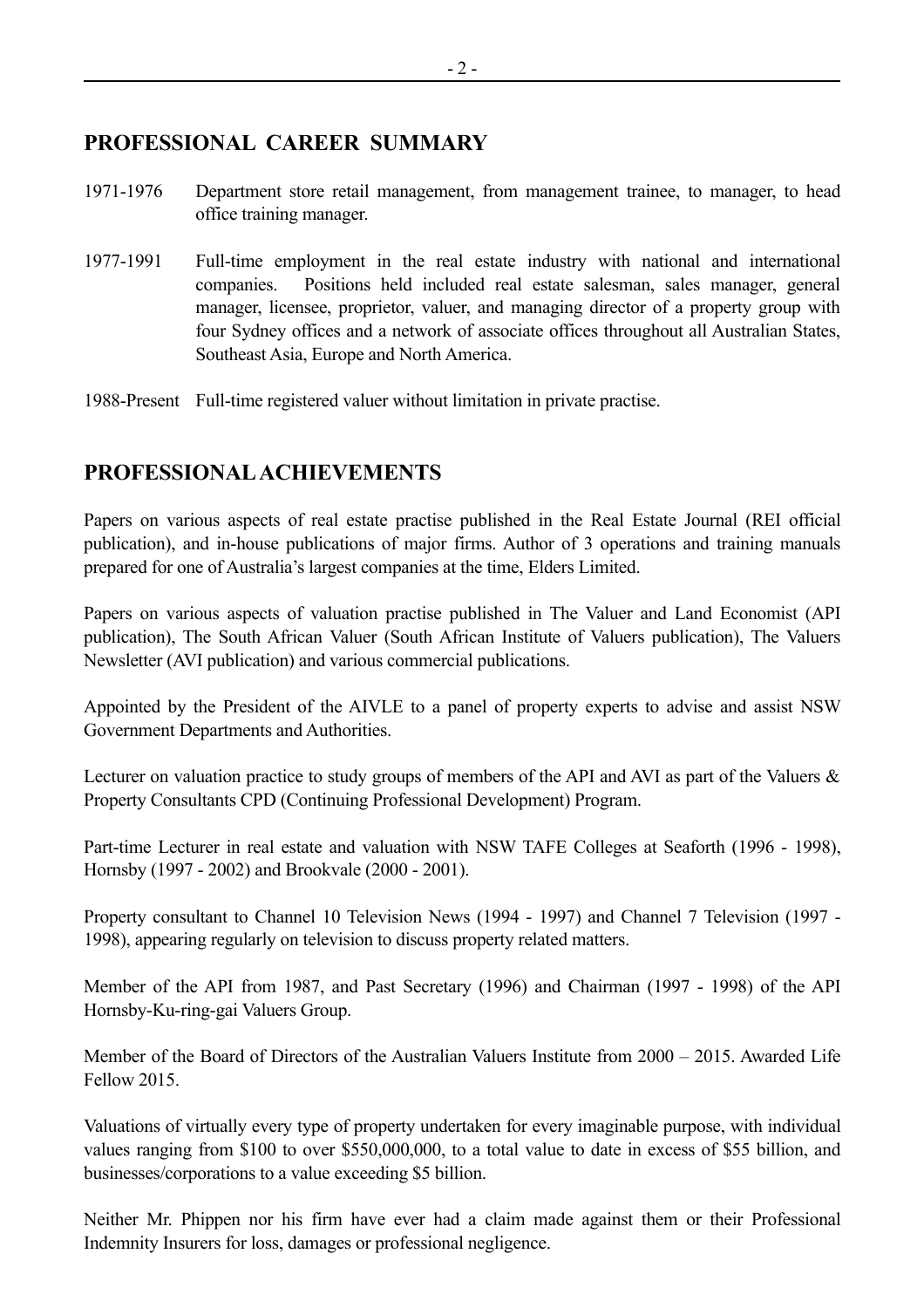## **ABBOTTS VALUERS**

## **CORPORATE PROFILE**

| <b>BUSINESS</b><br><b>NAME</b>      | <b>Abbotts Valuers,</b><br>incorporating Peter Phippen & Associates, est. 1978.                                                                                                                                                                                                                                                                                              |
|-------------------------------------|------------------------------------------------------------------------------------------------------------------------------------------------------------------------------------------------------------------------------------------------------------------------------------------------------------------------------------------------------------------------------|
| <b>NATURE OF</b><br><b>BUSINESS</b> | Valuers / Appraisers of Real Property (Freehold & Leasehold) & Corporations<br>& Businesses; Land Economists, Property Consultants and Advisers.<br>Qualified & Authorised to value all types of Property $\&$ Entities to any value<br>Without Limitation.                                                                                                                  |
| <b>PRINCIPAL</b>                    | Peter Irwin Phippen, LFAVI, AAPI.<br>Certified Master Valuer,<br>Certified Practising Valuer,<br>Property Consultant & Land Economist,<br>Life Fellow of the Australian Valuers Institute,<br>Qualified & Authorised Valuer Without Limitation,<br>Director of the Australian Valuers Institute from 2000 to 2015,<br>Associate Member of the Australian Property Institute. |
| <b>ADDRESS</b>                      | 802 Pacific Highway,<br>Gordon NSW 2072,<br><b>AUSTRALIA.</b>                                                                                                                                                                                                                                                                                                                |
| <b>TELEPHONE</b>                    | 61 2 9844 5400 /<br>0408 229 207                                                                                                                                                                                                                                                                                                                                             |
| <b>E-MAIL</b>                       | info@abbottsvaluers.com.au                                                                                                                                                                                                                                                                                                                                                   |
| <b>WEB SITE</b>                     | http://www.abbottsvaluers.com.au                                                                                                                                                                                                                                                                                                                                             |

### **PROFESSIONAL APPOINTMENTS**

**REAL** Mr. Phippen has acted throughout Australasia as agent / consultant and / or **PROPERTY** valuer / appraiser for tens of thousands of freehold and leasehold owners and occupants of all types of Real Property including :

Torrens Title, Community Title, Strata Title, leasehold and freehold;

Tourism / Resort - vacant land, developed and en globo, freehold and timeshare apartments and villas in coastal resorts and estates, caravan parks, maritime leaseholds and permissive occupancies.

Licensed Premises - leasehold and freehold hotels, motels, restaurants and reception/function/convention centres and facilities.